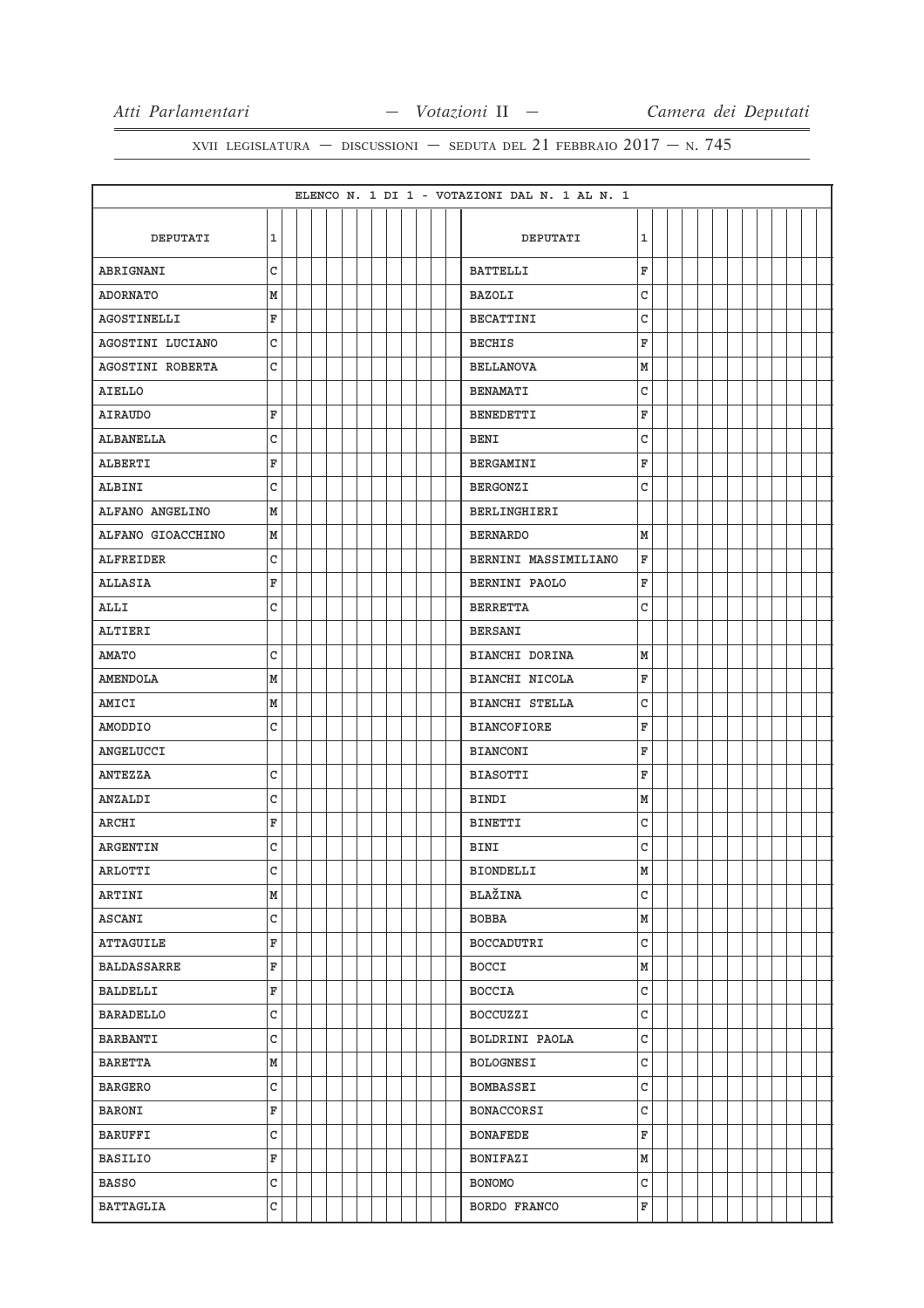|                      |              |  |  |  |  |  | ELENCO N. 1 DI 1 - VOTAZIONI DAL N. 1 AL N. 1 |   |  |  |  |  |  |
|----------------------|--------------|--|--|--|--|--|-----------------------------------------------|---|--|--|--|--|--|
|                      |              |  |  |  |  |  |                                               |   |  |  |  |  |  |
| DEPUTATI             | 1            |  |  |  |  |  | DEPUTATI                                      | 1 |  |  |  |  |  |
| <b>BORDO MICHELE</b> | C            |  |  |  |  |  | CAPOZZOLO                                     | C |  |  |  |  |  |
| <b>BORGHESE</b>      |              |  |  |  |  |  | <b>CARBONE</b>                                | C |  |  |  |  |  |
| <b>BORGHESI</b>      | F            |  |  |  |  |  | CARDINALE                                     | C |  |  |  |  |  |
| BORGHI               | C            |  |  |  |  |  | <b>CARELLA</b>                                | C |  |  |  |  |  |
| BORLETTI DELL'ACQUA  | M            |  |  |  |  |  | <b>CARFAGNA</b>                               | F |  |  |  |  |  |
| <b>BOSCHI</b>        | M            |  |  |  |  |  | CARIELLO                                      | F |  |  |  |  |  |
| <b>BOSCO</b>         | C            |  |  |  |  |  | CARINELLI                                     | F |  |  |  |  |  |
| <b>BOSSA</b>         |              |  |  |  |  |  | CARLONI                                       | C |  |  |  |  |  |
| <b>BOSSI</b>         | F            |  |  |  |  |  | CARNEVALI                                     | C |  |  |  |  |  |
| <b>BRAGA</b>         | $\mathtt{C}$ |  |  |  |  |  | CAROCCI                                       | C |  |  |  |  |  |
| BRAGANTINI MATTEO    | М            |  |  |  |  |  | CARRA                                         | C |  |  |  |  |  |
| BRAGANTINI PAOLA     | C            |  |  |  |  |  | CARRESCIA                                     | C |  |  |  |  |  |
| BRAMBILLA            | M            |  |  |  |  |  | CARROZZA                                      | C |  |  |  |  |  |
| <b>BRANDOLIN</b>     | C            |  |  |  |  |  | <b>CARUSO</b>                                 | C |  |  |  |  |  |
| BRATTI               | C            |  |  |  |  |  | CASATI                                        | C |  |  |  |  |  |
| <b>BRESCIA</b>       | F            |  |  |  |  |  | CASELLATO                                     | C |  |  |  |  |  |
| <b>BRESSA</b>        | M            |  |  |  |  |  | <b>CASERO</b>                                 | M |  |  |  |  |  |
| <b>BRIGNONE</b>      | F            |  |  |  |  |  | CASO                                          | F |  |  |  |  |  |
| <b>BRUGNEROTTO</b>   | F            |  |  |  |  |  | <b>CASSANO</b>                                | C |  |  |  |  |  |
| <b>BRUNETTA</b>      | F            |  |  |  |  |  | CASTELLI                                      | F |  |  |  |  |  |
| <b>BRUNO</b>         | C            |  |  |  |  |  | CASTIELLO                                     | F |  |  |  |  |  |
| BRUNO BOSSIO         | C            |  |  |  |  |  | CASTIGLIONE                                   | M |  |  |  |  |  |
| <b>BUENO</b>         | M            |  |  |  |  |  | CASTRICONE                                    | C |  |  |  |  |  |
| <b>BURTONE</b>       | C            |  |  |  |  |  | CATALANO                                      | C |  |  |  |  |  |
| <b>BUSIN</b>         | F            |  |  |  |  |  | CATANIA                                       | M |  |  |  |  |  |
| <b>BUSINAROLO</b>    | F            |  |  |  |  |  | CATANOSO GENOESE                              | F |  |  |  |  |  |
| <b>BUSTO</b>         | F            |  |  |  |  |  | CAUSI                                         | C |  |  |  |  |  |
| <b>BUTTIGLIONE</b>   |              |  |  |  |  |  | CAUSIN                                        | M |  |  |  |  |  |
| CALABRIA             | F            |  |  |  |  |  | <b>CECCONI</b>                                | F |  |  |  |  |  |
| CALABRO'             | $\mathsf{C}$ |  |  |  |  |  | <b>CENNI</b>                                  | C |  |  |  |  |  |
| CAMANI               | C            |  |  |  |  |  | <b>CENSORE</b>                                |   |  |  |  |  |  |
| <b>CAMPANA</b>       |              |  |  |  |  |  | <b>CENTEMERO</b>                              | F |  |  |  |  |  |
| CANCELLERI           |              |  |  |  |  |  | CERA                                          |   |  |  |  |  |  |
| CANI                 | $\mathtt{C}$ |  |  |  |  |  | CESARO ANTIMO                                 | M |  |  |  |  |  |
| CAON                 |              |  |  |  |  |  | CESARO LUIGI                                  | F |  |  |  |  |  |
| CAPARINI             | M            |  |  |  |  |  | CHAOUKI                                       |   |  |  |  |  |  |
| CAPELLI              | M            |  |  |  |  |  | CHIARELLI                                     | F |  |  |  |  |  |
| <b>CAPEZZONE</b>     | F            |  |  |  |  |  | CHIMIENTI                                     | F |  |  |  |  |  |
| CAPODICASA           | C            |  |  |  |  |  | CICCHITTO                                     | M |  |  |  |  |  |
| CAPONE               | C            |  |  |  |  |  | CIMBRO                                        | C |  |  |  |  |  |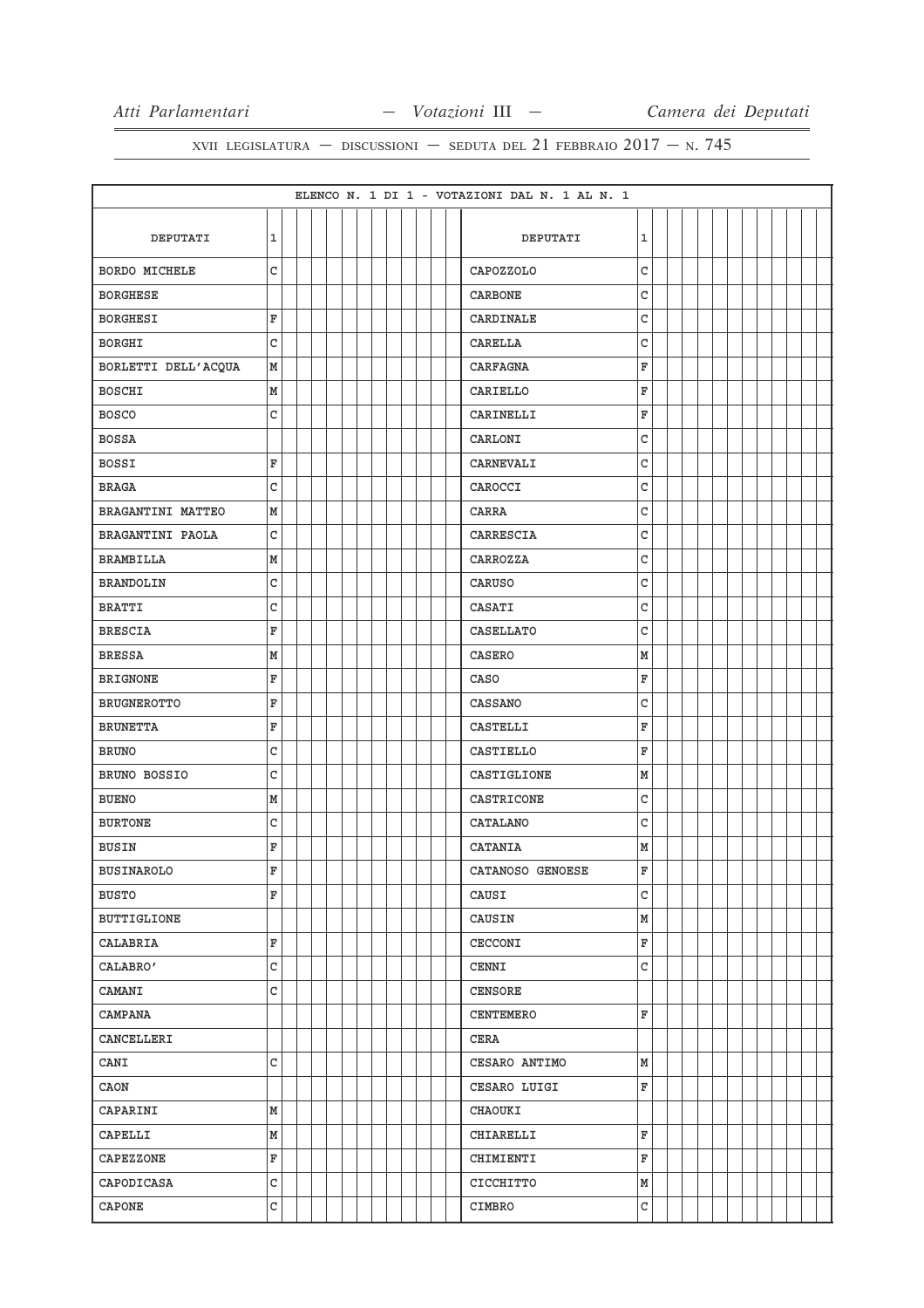|                  |              |  |  |  |  | ELENCO N. 1 DI 1 - VOTAZIONI DAL N. 1 AL N. 1 |   |  |  |  |  |  |
|------------------|--------------|--|--|--|--|-----------------------------------------------|---|--|--|--|--|--|
|                  |              |  |  |  |  |                                               |   |  |  |  |  |  |
| DEPUTATI         | $\mathbf 1$  |  |  |  |  | DEPUTATI                                      | 1 |  |  |  |  |  |
| CIPRINI          | F            |  |  |  |  | DA VILLA                                      | F |  |  |  |  |  |
| CIRACI'          | F            |  |  |  |  | DE GIROLAMO                                   | F |  |  |  |  |  |
| CIRIELLI         | M            |  |  |  |  | DEL BASSO DE CARO                             | М |  |  |  |  |  |
| CIVATI           | F            |  |  |  |  | DEL GROSSO                                    | F |  |  |  |  |  |
| COCCIA           | C            |  |  |  |  | DELLAI                                        | C |  |  |  |  |  |
| COLANINNO        | C            |  |  |  |  | <b>DELL'ARINGA</b>                            | C |  |  |  |  |  |
| COLLETTI         | F            |  |  |  |  | DELLA VALLE                                   | F |  |  |  |  |  |
| COLONNESE        | M            |  |  |  |  | DELL'ORCO                                     | F |  |  |  |  |  |
| COMINARDI        | F            |  |  |  |  | DE LORENZIS                                   | F |  |  |  |  |  |
| COMINELLI        | C            |  |  |  |  | DE MARIA                                      | C |  |  |  |  |  |
| COPPOLA          | М            |  |  |  |  | DE MENECH                                     | М |  |  |  |  |  |
| CORDA            |              |  |  |  |  | DE MICHELI                                    | M |  |  |  |  |  |
| CORSARO          |              |  |  |  |  | DE MITA                                       | C |  |  |  |  |  |
| COSCIA           | С            |  |  |  |  | DE ROSA                                       | F |  |  |  |  |  |
| <b>COSTA</b>     | M            |  |  |  |  | DI BATTISTA                                   | F |  |  |  |  |  |
| COSTANTINO       |              |  |  |  |  | DI BENEDETTO                                  | F |  |  |  |  |  |
| COVA             | C            |  |  |  |  | DIENI                                         | F |  |  |  |  |  |
| COVELLO          | C            |  |  |  |  | DI GIOIA                                      | C |  |  |  |  |  |
| COZZOLINO        | F            |  |  |  |  | DI LELLO                                      | C |  |  |  |  |  |
| CRIMI'           | C            |  |  |  |  | DI MAIO LUIGI                                 | M |  |  |  |  |  |
| CRIMI            | F            |  |  |  |  | DI MAIO MARCO                                 | C |  |  |  |  |  |
| CRIPPA           | F            |  |  |  |  | D'INCA'                                       | F |  |  |  |  |  |
| CRIVELLARI       | C            |  |  |  |  | D'INCECCO                                     | C |  |  |  |  |  |
| <b>CULOTTA</b>   |              |  |  |  |  | DI SALVO                                      | C |  |  |  |  |  |
| <b>CUOMO</b>     | C            |  |  |  |  | <b>DISTASO</b>                                | F |  |  |  |  |  |
| <b>CUPERLO</b>   | C            |  |  |  |  | DI STEFANO FABRIZIO                           | F |  |  |  |  |  |
| CURRO'           | C            |  |  |  |  | DI STEFANO MANLIO                             | F |  |  |  |  |  |
| <b>DADONE</b>    | F            |  |  |  |  | DI STEFANO MARCO                              | C |  |  |  |  |  |
| DAGA             | F            |  |  |  |  | DI VITA                                       | F |  |  |  |  |  |
| D'AGOSTINO       | $\mathtt{C}$ |  |  |  |  | <b>DONATI</b>                                 | C |  |  |  |  |  |
| D'ALESSANDRO     |              |  |  |  |  | <b>D'OTTAVIO</b>                              | C |  |  |  |  |  |
| D'ALIA           | M            |  |  |  |  | <b>DURANTI</b>                                | F |  |  |  |  |  |
| DALLAI           | $\mathsf C$  |  |  |  |  | D'UVA                                         | F |  |  |  |  |  |
| DALL'OSSO        | F            |  |  |  |  | EPIFANI                                       | M |  |  |  |  |  |
| DAL MORO         | C            |  |  |  |  | <b>ERMINI</b>                                 | C |  |  |  |  |  |
| D'AMBROSIO       | F            |  |  |  |  | <b>FABBRI</b>                                 | C |  |  |  |  |  |
| <b>DAMBRUOSO</b> | М            |  |  |  |  | <b>FAENZI</b>                                 |   |  |  |  |  |  |
| <b>DAMIANO</b>   | M            |  |  |  |  | <b>FALCONE</b>                                | C |  |  |  |  |  |
| D'ARIENZO        | C            |  |  |  |  | FAMIGLIETTI                                   | C |  |  |  |  |  |
| <b>D'ATTORRE</b> | F            |  |  |  |  | <b>FANTINATI</b>                              | F |  |  |  |  |  |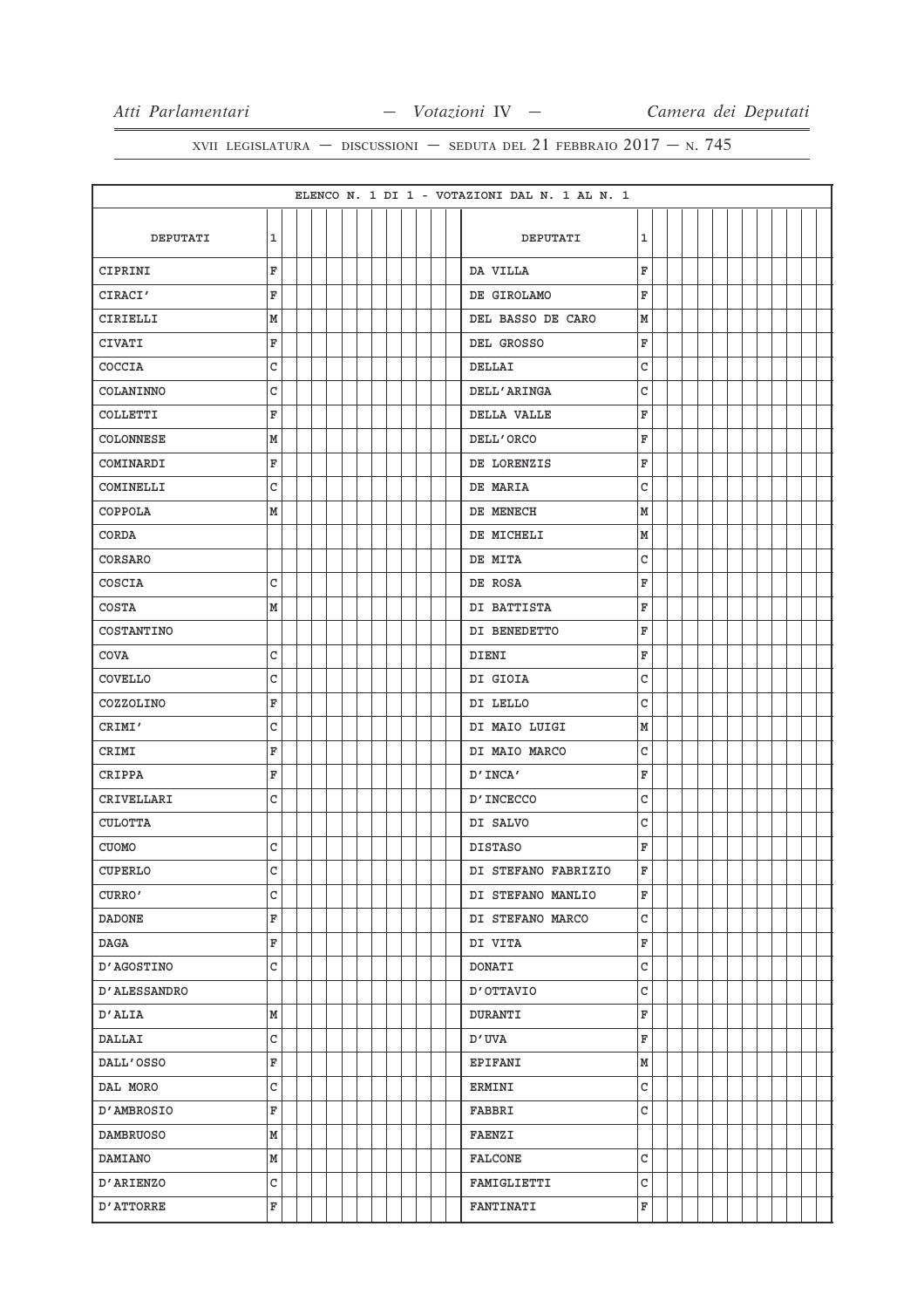|                       |              |  |  |  |  |  | ELENCO N. 1 DI 1 - VOTAZIONI DAL N. 1 AL N. 1 |   |  |  |  |  |  |
|-----------------------|--------------|--|--|--|--|--|-----------------------------------------------|---|--|--|--|--|--|
|                       |              |  |  |  |  |  |                                               |   |  |  |  |  |  |
| DEPUTATI              | $\mathbf 1$  |  |  |  |  |  | DEPUTATI                                      | 1 |  |  |  |  |  |
| <b>FANUCCI</b>        | C            |  |  |  |  |  | <b>GALLINELLA</b>                             | F |  |  |  |  |  |
| <b>FARAONE</b>        | М            |  |  |  |  |  | GALLO LUIGI                                   | F |  |  |  |  |  |
| <b>FARINA DANIELE</b> | F            |  |  |  |  |  | GALLO RICCARDO                                | F |  |  |  |  |  |
| <b>FARINA GIANNI</b>  | C            |  |  |  |  |  | GALPERTI                                      | C |  |  |  |  |  |
| <b>FASSINA</b>        | F            |  |  |  |  |  | GANDOLFI                                      | C |  |  |  |  |  |
| FAUTTILLI             | C            |  |  |  |  |  | GARAVINI                                      | C |  |  |  |  |  |
| <b>FAVA</b>           | F            |  |  |  |  |  | GARNERO SANTANCHE'                            |   |  |  |  |  |  |
| FEDI                  | $\mathsf{C}$ |  |  |  |  |  | <b>GAROFALO</b>                               | C |  |  |  |  |  |
| FEDRIGA               | F            |  |  |  |  |  | GAROFANI                                      | C |  |  |  |  |  |
| FERRANTI              | C            |  |  |  |  |  | GASPARINI                                     | C |  |  |  |  |  |
| FERRARA               | F            |  |  |  |  |  | GEBHARD                                       | C |  |  |  |  |  |
| FERRARESI             | F            |  |  |  |  |  | <b>GELLI</b>                                  | М |  |  |  |  |  |
| FERRARI               | C            |  |  |  |  |  | GELMINI                                       | F |  |  |  |  |  |
| FERRO                 | C            |  |  |  |  |  | <b>GENOVESE</b>                               | F |  |  |  |  |  |
| <b>FIANO</b>          | C            |  |  |  |  |  | GENTILONI SILVERI                             | М |  |  |  |  |  |
| <b>FICO</b>           | F            |  |  |  |  |  | GHIZZONI                                      | С |  |  |  |  |  |
| FIORIO                | C            |  |  |  |  |  | <b>GIACHETTI</b>                              | C |  |  |  |  |  |
| <b>FIORONI</b>        | М            |  |  |  |  |  | <b>GIACOBBE</b>                               | C |  |  |  |  |  |
| FITZGERALD NISSOLI    | C            |  |  |  |  |  | GIACOMELLI                                    | M |  |  |  |  |  |
| FOLINO                | F            |  |  |  |  |  | GIACOMONI                                     | F |  |  |  |  |  |
| FONTANA CINZIA MARIA  | C            |  |  |  |  |  | <b>GIAMMANCO</b>                              | F |  |  |  |  |  |
| FONTANA GREGORIO      | М            |  |  |  |  |  | GIGLI                                         | C |  |  |  |  |  |
| FONTANELLI            | C            |  |  |  |  |  | <b>GINATO</b>                                 | C |  |  |  |  |  |
| FORMISANO             |              |  |  |  |  |  | GINEFRA                                       | C |  |  |  |  |  |
| FOSSATI               | C            |  |  |  |  |  | GINOBLE                                       | C |  |  |  |  |  |
| <b>FRACCARO</b>       | F            |  |  |  |  |  | GIORDANO GIANCARLO                            | F |  |  |  |  |  |
| <b>FRAGOMELI</b>      | $\mathtt{C}$ |  |  |  |  |  | GIORDANO SILVIA                               | F |  |  |  |  |  |
| FRANCESCHINI          | M            |  |  |  |  |  | GIORGETTI ALBERTO                             | F |  |  |  |  |  |
| FRATOIANNI            | F            |  |  |  |  |  | GIORGETTI GIANCARLO                           | F |  |  |  |  |  |
| FREGOLENT             | $\mathtt{C}$ |  |  |  |  |  | GIORGIS                                       | C |  |  |  |  |  |
| <b>FRUSONE</b>        | F            |  |  |  |  |  | GITTI                                         | C |  |  |  |  |  |
| FUCCI                 |              |  |  |  |  |  | GIULIANI                                      | C |  |  |  |  |  |
| FURNARI               |              |  |  |  |  |  | GIULIETTI                                     | C |  |  |  |  |  |
| FUSILLI               | $\mathtt{C}$ |  |  |  |  |  | <b>GNECCHI</b>                                | C |  |  |  |  |  |
| GADDA                 | $\mathtt{C}$ |  |  |  |  |  | GOZI                                          | М |  |  |  |  |  |
| GAGNARLI              | F            |  |  |  |  |  | GRANDE                                        | F |  |  |  |  |  |
| <b>GALATI</b>         |              |  |  |  |  |  | GRASSI                                        | C |  |  |  |  |  |
| GALGANO               |              |  |  |  |  |  | GRECO                                         |   |  |  |  |  |  |
| GALLI CARLO           | F            |  |  |  |  |  | GREGORI                                       | F |  |  |  |  |  |
| GALLI GIAMPAOLO       | $\mathtt{C}$ |  |  |  |  |  | GRIBAUDO                                      | C |  |  |  |  |  |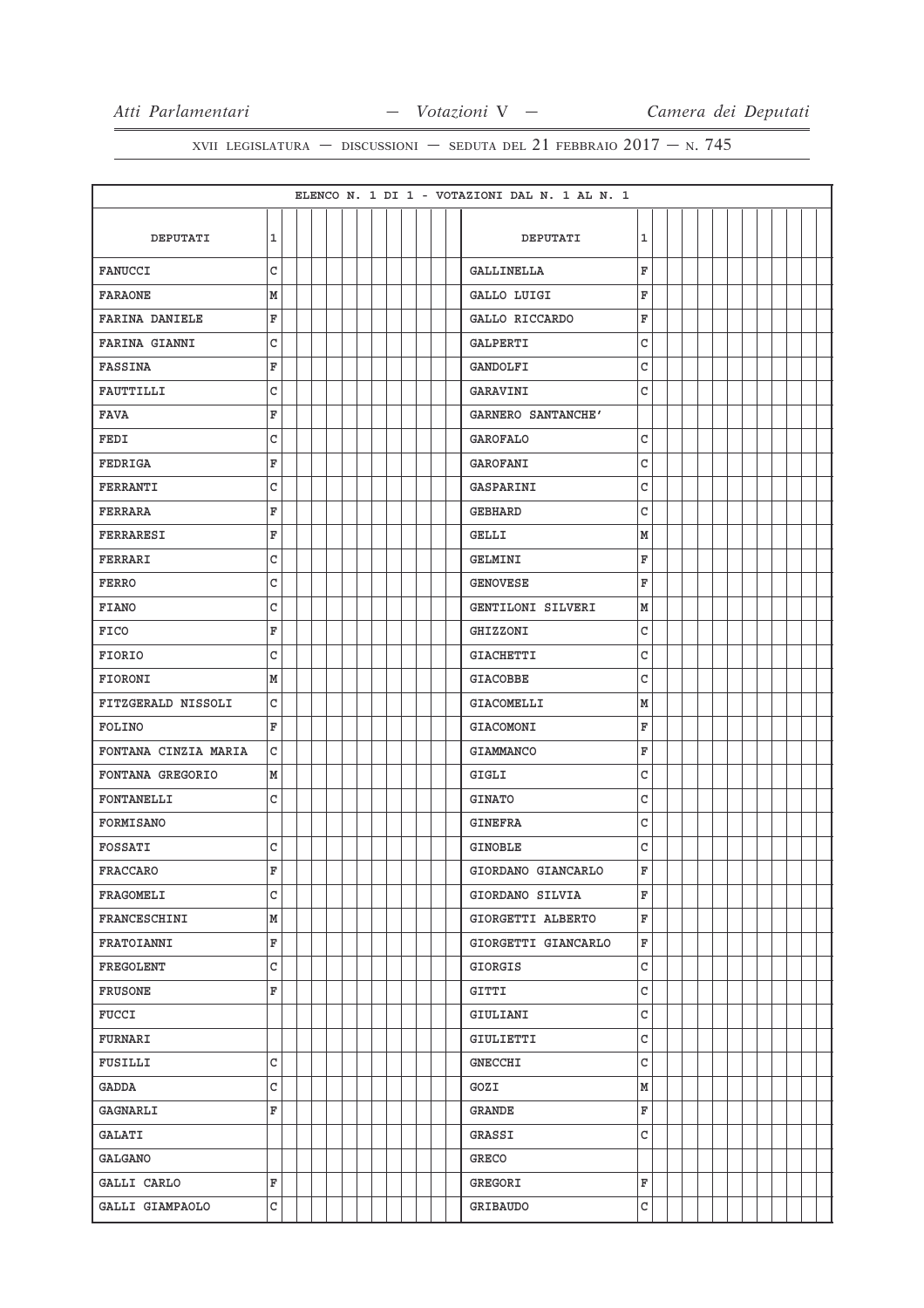|                         |              |  |  |  |  |  | ELENCO N. 1 DI 1 - VOTAZIONI DAL N. 1 AL N. 1 |   |  |  |  |  |  |
|-------------------------|--------------|--|--|--|--|--|-----------------------------------------------|---|--|--|--|--|--|
|                         |              |  |  |  |  |  |                                               |   |  |  |  |  |  |
| DEPUTATI                | $\mathbf 1$  |  |  |  |  |  | DEPUTATI                                      | 1 |  |  |  |  |  |
| GRILLO                  |              |  |  |  |  |  | LOTTI                                         | M |  |  |  |  |  |
| GRIMOLDI                |              |  |  |  |  |  | LUPI                                          | C |  |  |  |  |  |
| <b>GUERINI GIUSEPPE</b> | C            |  |  |  |  |  | LUPO                                          |   |  |  |  |  |  |
| GUERINI LORENZO         |              |  |  |  |  |  | MADIA                                         | M |  |  |  |  |  |
| <b>GUERRA</b>           | C            |  |  |  |  |  | MAESTRI ANDREA                                | F |  |  |  |  |  |
| <b>GUIDESI</b>          | F            |  |  |  |  |  | MAESTRI PATRIZIA                              | C |  |  |  |  |  |
| <b>GULLO</b>            | $\mathbf F$  |  |  |  |  |  | <b>MAGORNO</b>                                | C |  |  |  |  |  |
| <b>GUTGELD</b>          | $\mathbf{C}$ |  |  |  |  |  | <b>MAIETTA</b>                                |   |  |  |  |  |  |
| <b>IACONO</b>           | C            |  |  |  |  |  | MALISANI                                      | C |  |  |  |  |  |
| IANNUZZI CRISTIAN       | F            |  |  |  |  |  | MALPEZZI                                      | C |  |  |  |  |  |
| IANNUZZI TINO           | C            |  |  |  |  |  | MANCIULLI                                     | М |  |  |  |  |  |
| <b>IMPEGNO</b>          | C            |  |  |  |  |  | <b>MANFREDI</b>                               | C |  |  |  |  |  |
| <b>INCERTI</b>          | C            |  |  |  |  |  | MANNINO                                       | F |  |  |  |  |  |
| INVERNIZZI              | F            |  |  |  |  |  | <b>MANTERO</b>                                | F |  |  |  |  |  |
| IORI                    | C            |  |  |  |  |  | <b>MANZI</b>                                  | C |  |  |  |  |  |
| <b>KRONBICHLER</b>      | F            |  |  |  |  |  | <b>MARANTELLI</b>                             | C |  |  |  |  |  |
| L'ABBATE                | F            |  |  |  |  |  | MARAZZITI                                     | M |  |  |  |  |  |
| LABRIOLA                |              |  |  |  |  |  | MARCHETTI                                     | C |  |  |  |  |  |
| LACQUANITI              | C            |  |  |  |  |  | MARCHI                                        | C |  |  |  |  |  |
| LAFFRANCO               | F            |  |  |  |  |  | MARCOLIN                                      | C |  |  |  |  |  |
| LAFORGIA                | $\mathbf{C}$ |  |  |  |  |  | MARCON                                        | F |  |  |  |  |  |
| LAINATI                 | $\mathtt{C}$ |  |  |  |  |  | MARGUERETTAZ                                  | C |  |  |  |  |  |
| LA MARCA                | C            |  |  |  |  |  | MARIANI                                       | C |  |  |  |  |  |
| LA RUSSA                | M            |  |  |  |  |  | MARIANO                                       |   |  |  |  |  |  |
| LATRONICO               | F            |  |  |  |  |  | MAROTTA                                       | C |  |  |  |  |  |
| LATTUCA                 | C            |  |  |  |  |  | MARROCU                                       |   |  |  |  |  |  |
| LAURICELLA              | C            |  |  |  |  |  | <b>MARRONI</b>                                | C |  |  |  |  |  |
| LAVAGNO                 | $\rm{c}$     |  |  |  |  |  | MARTELLA                                      | C |  |  |  |  |  |
| LENZI                   |              |  |  |  |  |  | MARTELLI                                      | F |  |  |  |  |  |
| <b>LEVA</b>             | C            |  |  |  |  |  | MARTI                                         | F |  |  |  |  |  |
| LIBRANDI                |              |  |  |  |  |  | MARTINELLI                                    | F |  |  |  |  |  |
| LIUZZI                  | F            |  |  |  |  |  | MARTINO ANTONIO                               | F |  |  |  |  |  |
| LOCATELLI               | C            |  |  |  |  |  | MARTINO PIERDOMENICO                          | C |  |  |  |  |  |
| LODOLINI                | $\rm{C}$     |  |  |  |  |  | MARZANA                                       | F |  |  |  |  |  |
| LOMBARDI                |              |  |  |  |  |  | <b>MARZANO</b>                                |   |  |  |  |  |  |
| LO MONTE                |              |  |  |  |  |  | MASSA                                         | C |  |  |  |  |  |
| LONGO                   | F            |  |  |  |  |  | <b>MATARRELLI</b>                             | F |  |  |  |  |  |
| LOREFICE                | F            |  |  |  |  |  | <b>MATARRESE</b>                              |   |  |  |  |  |  |
| LORENZIN                | M            |  |  |  |  |  | MATTIELLO                                     | C |  |  |  |  |  |
| LOSACCO                 | C            |  |  |  |  |  | <b>MAURI</b>                                  | C |  |  |  |  |  |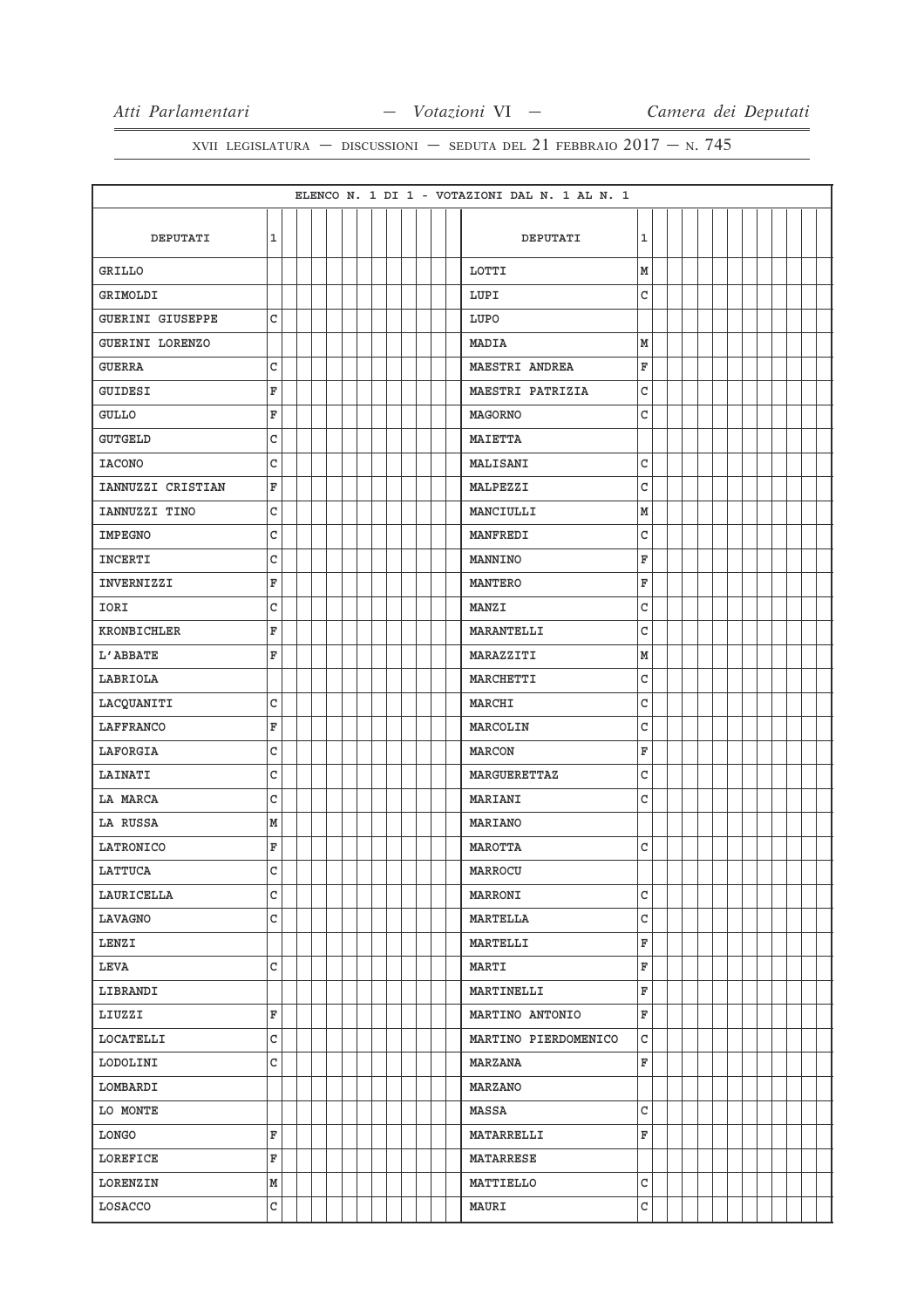|                    |                         |  |  |  |  |  | ELENCO N. 1 DI 1 - VOTAZIONI DAL N. 1 AL N. 1 |              |  |  |  |  |  |
|--------------------|-------------------------|--|--|--|--|--|-----------------------------------------------|--------------|--|--|--|--|--|
|                    |                         |  |  |  |  |  |                                               |              |  |  |  |  |  |
| DEPUTATI           | $\mathbf 1$             |  |  |  |  |  | DEPUTATI                                      | $\mathbf{1}$ |  |  |  |  |  |
| MAZZIOTTI DI CELSO | М                       |  |  |  |  |  | <b>NICCHI</b>                                 | F            |  |  |  |  |  |
| MAZZOLI            | C                       |  |  |  |  |  | NICOLETTI                                     | М            |  |  |  |  |  |
| MELILLA            | F                       |  |  |  |  |  | <b>NUTI</b>                                   | F            |  |  |  |  |  |
| MELILLI            | C                       |  |  |  |  |  | OCCHIUTO                                      | F            |  |  |  |  |  |
| MELONI GIORGIA     |                         |  |  |  |  |  | OLIARO                                        | C            |  |  |  |  |  |
| MELONI MARCO       | C                       |  |  |  |  |  | OLIVERIO                                      | C            |  |  |  |  |  |
| MENORELLO          | $\mathsf{C}$            |  |  |  |  |  | ORFINI                                        |              |  |  |  |  |  |
| <b>MERLO</b>       | M                       |  |  |  |  |  | <b>ORLANDO</b>                                | М            |  |  |  |  |  |
| <b>META</b>        | M                       |  |  |  |  |  | OTTOBRE                                       | C            |  |  |  |  |  |
| MICCOLI            | C                       |  |  |  |  |  | PAGANI                                        | C            |  |  |  |  |  |
| MICILLO            |                         |  |  |  |  |  | <b>PAGANO</b>                                 | F            |  |  |  |  |  |
| MIGLIORE           | M                       |  |  |  |  |  | PAGLIA                                        | F            |  |  |  |  |  |
| MILANATO           | $\mathbf F$             |  |  |  |  |  | PALAZZOTTO                                    | F            |  |  |  |  |  |
| MINARDO            | C                       |  |  |  |  |  | <b>PALESE</b>                                 | F            |  |  |  |  |  |
| MINNUCCI           |                         |  |  |  |  |  | PALLADINO                                     | C            |  |  |  |  |  |
| MIOTTO             | C                       |  |  |  |  |  | PALMA                                         | C            |  |  |  |  |  |
| <b>MISIANI</b>     | C                       |  |  |  |  |  | PALMIERI                                      | F            |  |  |  |  |  |
| <b>MISURACA</b>    | C                       |  |  |  |  |  | PALMIZIO                                      | F            |  |  |  |  |  |
| MOGNATO            | C                       |  |  |  |  |  | PANNARALE                                     | M            |  |  |  |  |  |
| MOLEA              | $\mathsf{C}$            |  |  |  |  |  | <b>PARENTELA</b>                              | F            |  |  |  |  |  |
| MOLTENI            | F                       |  |  |  |  |  | PARIS                                         | C            |  |  |  |  |  |
| MONACO             | C                       |  |  |  |  |  | PARISI                                        | C            |  |  |  |  |  |
| MONCHIERO          | C                       |  |  |  |  |  | PARRINI                                       | C            |  |  |  |  |  |
| MONGIELLO          | C                       |  |  |  |  |  | PASTORELLI                                    | C            |  |  |  |  |  |
| MONTRONI           | C                       |  |  |  |  |  | PASTORINO                                     | F            |  |  |  |  |  |
| MORANI             | C                       |  |  |  |  |  | PATRIARCA                                     | C            |  |  |  |  |  |
| MORASSUT           | C                       |  |  |  |  |  | PELILLO                                       | C            |  |  |  |  |  |
| MORETTO            |                         |  |  |  |  |  | PELLEGRINO                                    | F            |  |  |  |  |  |
| MOSCATT            | C                       |  |  |  |  |  | PELUFFO                                       | C            |  |  |  |  |  |
| MOTTOLA            | $\mathtt{C}$            |  |  |  |  |  | PES                                           | C            |  |  |  |  |  |
| MUCCI              | M                       |  |  |  |  |  | PESCO                                         | F            |  |  |  |  |  |
| MURA               | C                       |  |  |  |  |  | PETRAROLI                                     | F            |  |  |  |  |  |
| <b>MURER</b>       | $\rm{C}$                |  |  |  |  |  | PETRENGA                                      | F            |  |  |  |  |  |
| <b>MURGIA</b>      | $\overline{\mathbf{F}}$ |  |  |  |  |  | PETRINI                                       |              |  |  |  |  |  |
| <b>NACCARATO</b>   | $\mathtt{C}$            |  |  |  |  |  | PIAZZONI                                      | C            |  |  |  |  |  |
| NARDI              | $\mathsf C$             |  |  |  |  |  | PICCHI                                        | F            |  |  |  |  |  |
| NARDUOLO           | $\mathtt{C}$            |  |  |  |  |  | PICCIONE                                      |              |  |  |  |  |  |
| <b>NASTRI</b>      | F                       |  |  |  |  |  | PICCOLI NARDELLI                              | C            |  |  |  |  |  |
| NESCI              | F                       |  |  |  |  |  | PICCOLO GIORGIO                               | C            |  |  |  |  |  |
| <b>NESI</b>        |                         |  |  |  |  |  | PICCOLO SALVATORE                             | C            |  |  |  |  |  |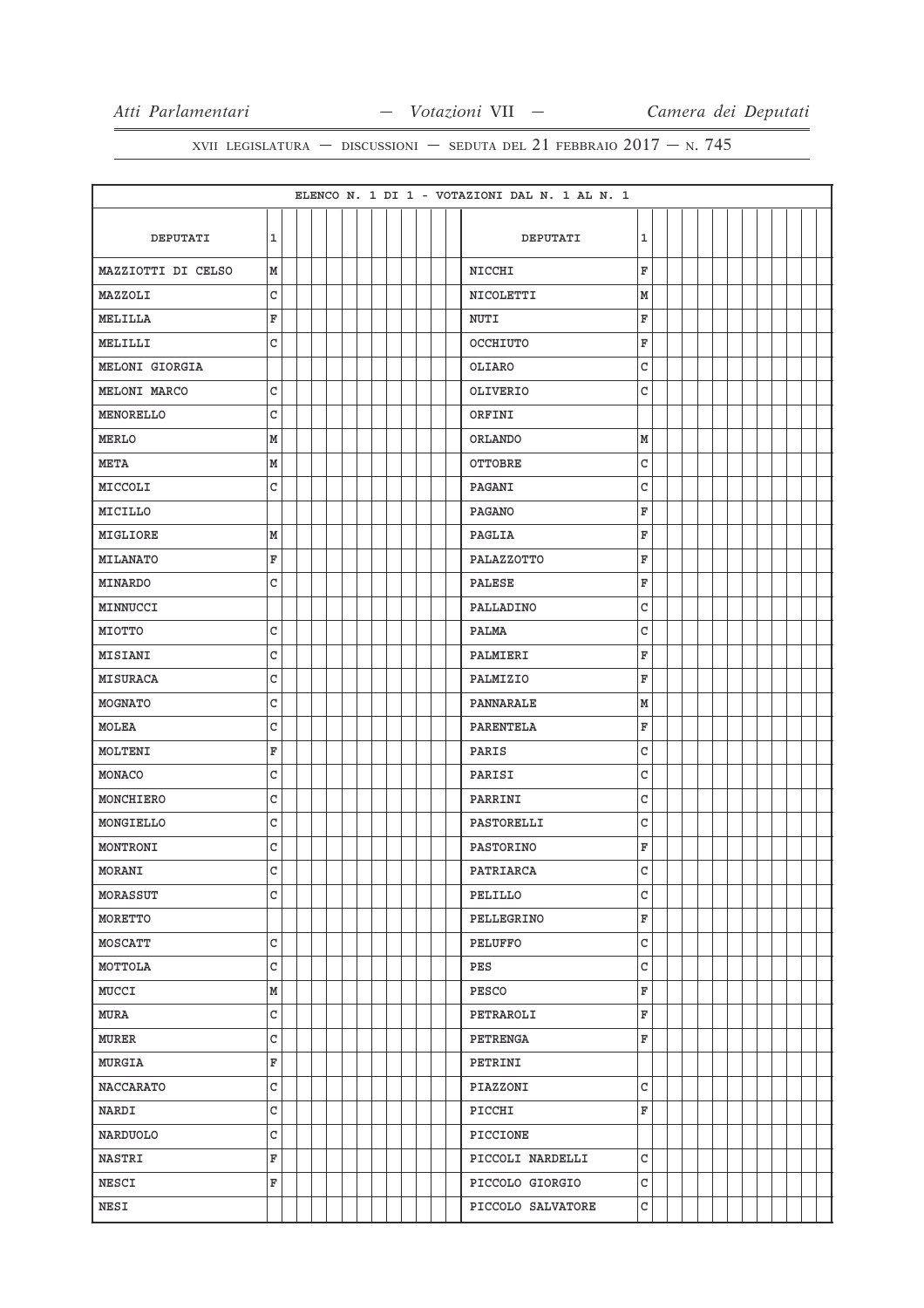|                      |              |  |  |  |  |  |  | ELENCO N. 1 DI 1 - VOTAZIONI DAL N. 1 AL N. 1 |   |  |  |  |  |  |
|----------------------|--------------|--|--|--|--|--|--|-----------------------------------------------|---|--|--|--|--|--|
| DEPUTATI             | $\mathbf 1$  |  |  |  |  |  |  | DEPUTATI                                      | 1 |  |  |  |  |  |
| <b>PICCONE</b>       |              |  |  |  |  |  |  | <b>ROCCELLA</b>                               | F |  |  |  |  |  |
| PIEPOLI              | C            |  |  |  |  |  |  | ROCCHI                                        | C |  |  |  |  |  |
| PILI                 | F            |  |  |  |  |  |  | ROMANINI                                      | C |  |  |  |  |  |
| PILOZZI              | C            |  |  |  |  |  |  | ROMANO ANDREA                                 |   |  |  |  |  |  |
| PINI GIANLUCA        |              |  |  |  |  |  |  | ROMANO FRANCESCO SAVE.                        | C |  |  |  |  |  |
| PINI GIUDITTA        | C            |  |  |  |  |  |  | ROMANO PAOLO NICOLO'                          | F |  |  |  |  |  |
| PINNA                | C            |  |  |  |  |  |  | <b>ROMELE</b>                                 |   |  |  |  |  |  |
| PIRAS                | F            |  |  |  |  |  |  | RONDINI                                       | F |  |  |  |  |  |
| <b>PISANO</b>        |              |  |  |  |  |  |  | <b>ROSATO</b>                                 | C |  |  |  |  |  |
| PISICCHIO            | C            |  |  |  |  |  |  | ROSSI DOMENICO                                | M |  |  |  |  |  |
| PISO                 | F            |  |  |  |  |  |  | ROSSI PAOLO                                   | C |  |  |  |  |  |
| PIZZOLANTE           | C            |  |  |  |  |  |  | <b>ROSSOMANDO</b>                             | M |  |  |  |  |  |
| <b>PLACIDO</b>       | F            |  |  |  |  |  |  | <b>ROSTAN</b>                                 |   |  |  |  |  |  |
|                      |              |  |  |  |  |  |  |                                               |   |  |  |  |  |  |
| PLANGGER             | C            |  |  |  |  |  |  | <b>ROSTELLATO</b>                             | C |  |  |  |  |  |
| POLIDORI             | F            |  |  |  |  |  |  | ROTONDI                                       | F |  |  |  |  |  |
| POLLASTRINI          | С            |  |  |  |  |  |  | <b>ROTTA</b>                                  | C |  |  |  |  |  |
| POLVERINI            |              |  |  |  |  |  |  | <b>RUBINATO</b>                               | C |  |  |  |  |  |
| PORTA                | C            |  |  |  |  |  |  | RUGHETTI                                      | M |  |  |  |  |  |
| PORTAS               | С            |  |  |  |  |  |  | <b>RUOCCO</b>                                 | F |  |  |  |  |  |
| PRATAVIERA           | F            |  |  |  |  |  |  | RUSSO                                         |   |  |  |  |  |  |
| PRESTIGIACOMO        | F            |  |  |  |  |  |  | SALTAMARTINI                                  | F |  |  |  |  |  |
| PREZIOSI             | C            |  |  |  |  |  |  | SAMMARCO                                      | C |  |  |  |  |  |
| PRINA                | C            |  |  |  |  |  |  | <b>SANGA</b>                                  | C |  |  |  |  |  |
| PRODANI              | F            |  |  |  |  |  |  | SANI                                          | C |  |  |  |  |  |
| QUARANTA             | F            |  |  |  |  |  |  | SANNA FRANCESCO                               | C |  |  |  |  |  |
| QUARTAPELLE PROCOPIO | $\mathsf C$  |  |  |  |  |  |  | SANNA GIOVANNA                                | C |  |  |  |  |  |
| QUINTARELLI          | C            |  |  |  |  |  |  | SANNICANDRO                                   | F |  |  |  |  |  |
| RABINO               | $\mathsf{C}$ |  |  |  |  |  |  | SANTELLI                                      |   |  |  |  |  |  |
| RACITI               | $\mathsf{C}$ |  |  |  |  |  |  | SANTERINI                                     | C |  |  |  |  |  |
| RAGOSTA              |              |  |  |  |  |  |  | SARRO                                         | F |  |  |  |  |  |
| RAMPELLI             | F            |  |  |  |  |  |  | SARTI                                         | F |  |  |  |  |  |
| RAMPI                | $\mathtt{C}$ |  |  |  |  |  |  | SAVINO ELVIRA                                 |   |  |  |  |  |  |
| <b>RAVETTO</b>       | F            |  |  |  |  |  |  | SAVINO SANDRA                                 | F |  |  |  |  |  |
| REALACCI             | M            |  |  |  |  |  |  | <b>SBERNA</b>                                 | C |  |  |  |  |  |
| <b>RIBAUDO</b>       | C            |  |  |  |  |  |  | SBROLLINI                                     | C |  |  |  |  |  |
| RICCIATTI            | F            |  |  |  |  |  |  | SCAGLIUSI                                     | M |  |  |  |  |  |
| RICHETTI             | C            |  |  |  |  |  |  | <b>SCALFAROTTO</b>                            | M |  |  |  |  |  |
| RIGONI               | C            |  |  |  |  |  |  | SCANU                                         | M |  |  |  |  |  |
| RIZZETTO             | F            |  |  |  |  |  |  | SCHIRO'                                       | C |  |  |  |  |  |
| <b>RIZZO</b>         | F            |  |  |  |  |  |  | SCHULLIAN                                     | C |  |  |  |  |  |